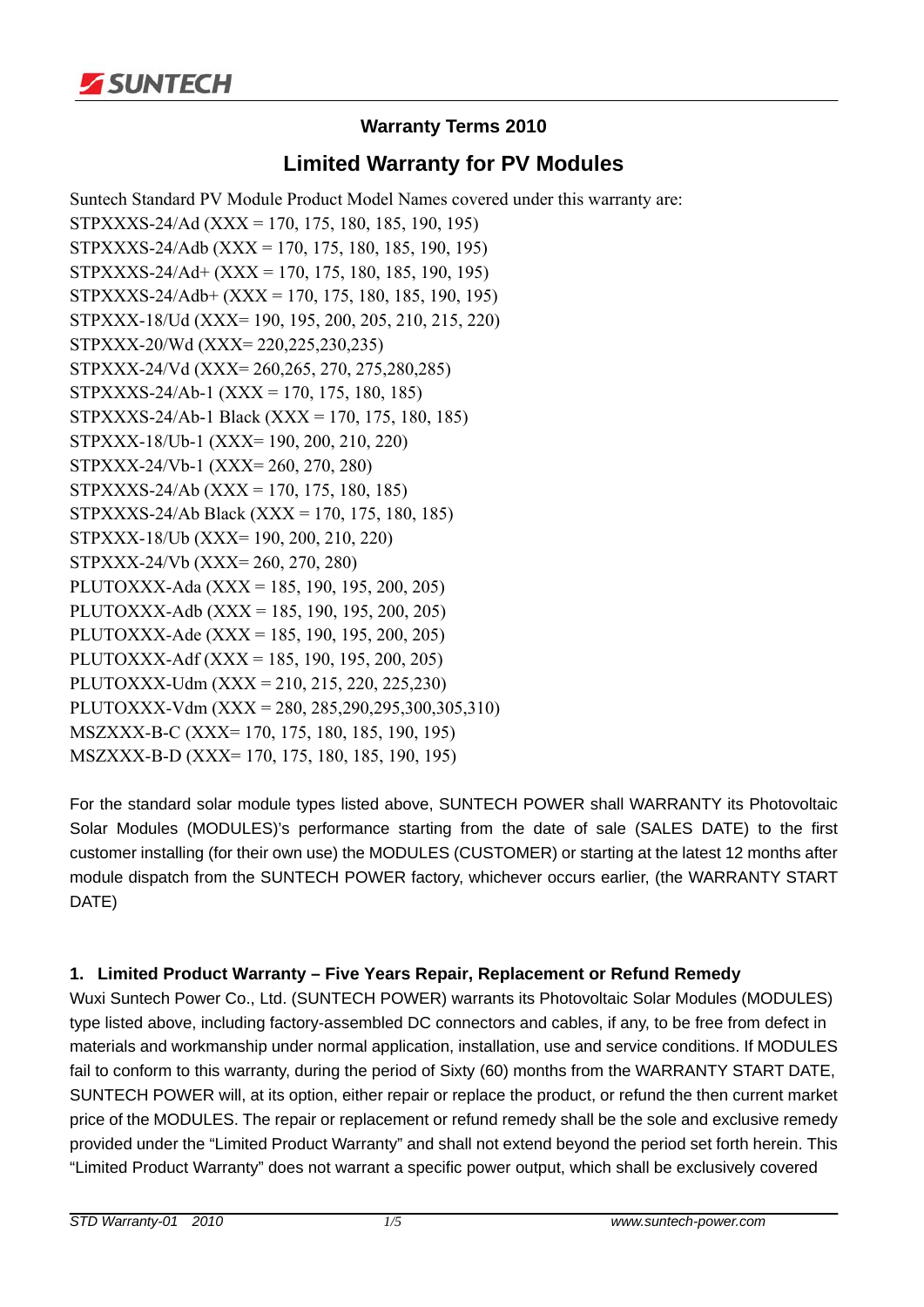

under clause 2 hereinafter ("Limited Peak Power Warranty").

## **2. Limited Peak Power Warranty - Limited Remedy**

### **5 years**

If, for a period of Five ( 5 ) years from the Warranty Start Date, any MODULE(s) exhibits a power output less than 95 % of the nominal power as set out in SUNTECH POWER´s product datasheet, provided that such loss in power is determined by SUNTECH POWER ( at its sole and absolute discretion ) to be due to defects in material or workmanship, SUNTECH POWER will, at its sole option, either (1) replace such loss in power by either, at SUNTECH POWER'S sole option, (a) providing additional MODULES to the CUSTOMER to make up for such loss in power or (b) replacing the defective MODULE(s) or (2) refund the percentage of the cost of the MODULE (as measured by the then current market price of the MODULE) to the CUSTOMER representing the percentage of the power output less than 95% of the nominal power as set out as specified in SUNTECH POWER's product datasheet.

### **12 years**

If, for a period of Twelve ( 12 ) years from the Warranty Start Date, any MODULE(s) exhibits a power output less than 90 % of the nominal power as set out in SUNTECH POWER´s product datasheet, provided that such loss in power is determined by SUNTECH POWER ( at its sole and absolute discretion ) to be due to defects in material or workmanship, SUNTECH POWER will, at its sole option, either (1) replace such loss in power by either, at SUNTECH POWER'S sole option, (a) providing additional MODULES to the CUSTOMER to make up for such loss in power or (b) replacing the defective MODULE(s) or (2) refund the percentage of the cost of the MODULE (as measured by the then current market price of the MODULE) to the CUSTOMER representing the percentage of the power output less than 90% of the nominal power as set out as specified in SUNTECH POWER's product datasheet.

#### **18 years**

If, for a period of Eighteen (18 ) years from the Warranty Start Date, any MODULE(s) exhibits a power output less than 85 % of the nominal power as set out in SUNTECH POWER´s product datasheet, provided that such loss in power is determined by SUNTECH POWER ( at its sole and absolute discretion ) to be due to defects in material or workmanship, SUNTECH POWER will, at its sole option, either (1) replace such loss in power by either, at SUNTECH POWER'S sole option, (a) providing additional MODULES to the CUSTOMER to make up for such loss in power or (b) replacing the defective MODULE(s) or (2) refund the percentage of the cost of the MODULE (as measured by the then current market price of the MODULE) to the CUSTOMER representing the percentage of the power output less than 85% of the nominal power as set out as specified in SUNTECH POWER's product datasheet.

#### **25 years**

If, for a period of Twenty-five (25) years from the Warranty Start Date,, any MODULE(s) exhibits a power output less than 80% of the nominal power as set out "in SUNTECH POWER´s product datasheet, provided that such loss in power is determined by SUNTECH POWER (at its sole and absolute discretion ) to be due to defects in material or workmanship, SUNTECH POWER will, at its sole option, either (1) replace such loss in power by either, at SUNTECH POWER'S sole option, (a) providing additional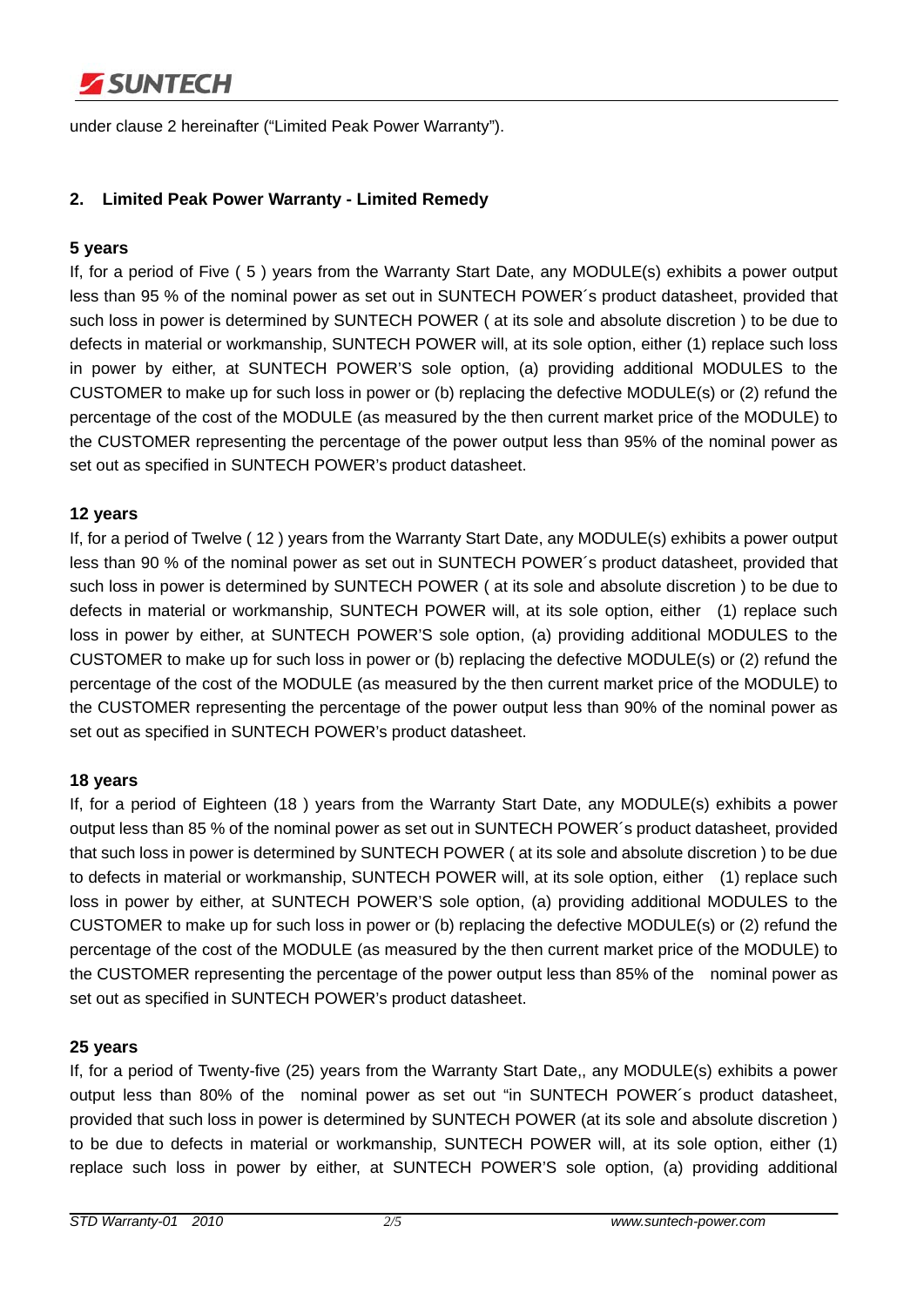

MODULES to the CUSTOMER to make up for such loss in power or (b) replacing the defective MODULE(s) or (2) refund the percentage of the cost of the MODULE (as measured by the then current market price of the MODULE) to the CUSTOMER representing the percentage of the power output less than 80% of the nominal power as set out as specified in SUNTECH POWER's product datasheet.

The remedies set forth in this clause 2 shall be the sole and exclusive remedies provided under the "Limited Peak Power Warranty".

## **3. Exclusions and Limitations**

- (1) In any event, all warranty claims must be received within the applicable warranty period for this warranty to be effective.
- (2) The "Limited Product Warranties" and the "Limited Peak Power Warranties" do not apply to any MODULES which have been subjected to:
	- $\blacklozenge$  Misuse, abuse, neglect or accident;
	- Alteration, improper installation or application;
	- Non-observance of SUNTECH POWER' s installation and maintenance instructions;
	- Repair or modifications by someone other than an approved service technician of SUNTECH POWER;
	- Power failure surges, lightning, flood, fire, accidental breakage or other events outside SUNTECH POWER' s control.
- (3) Both the "Limited Product Warranties" and "Limited Peak Power Warranties" do not cover any costs associated with installation, removal or re-installation of the PV-modules and (except as explicitly set forth in the final paragraph of Section 5) customs clearance or any other costs for return of the MODULES.
- (4) Warranty claims will not be honored if the type or serial number of the MODULES have been altered, removed or made illegible.
- (5) This "Limited Warranty for PV Modules" does not apply to MODULES marked as "Grade A"or "Grade B". SUNTECH POWER explicitly refers to their "Limited Warranty for PV Modules marked Grade A", their "Special Limited Warranty for PV Modules marked Grade B" reflecting these categorized modules.

### **4. Limitation of Warranty Scope**

These "Limited Warranties for PV Modules" as set forth herein are expressly in lieu of and exclude all other express or implied warranties, including but not limited to warranties of merchantability and of fitness for particular purpose, use, or application, and all other obligations or liabilities on the part of SUNTECH POWER, unless such other obligations or liabilities are expressly agreed to in writing signed and approved by SUNTECH POWER. SUNTECH POWER shall have no responsibility or liability whatsoever for damage or injury to persons or property, or for other loss or injury resulting from any cause whatsoever arising out of or related to the MODULES, including, without limitation, any defects in the MODULE, or from use or installation. Under no circumstances shall SUNTECH POWER be liable for incidental, consequential or special damages, howsoever caused. Loss of use, loss of profits, loss of production, and loss of revenues are specifically and without limitation excluded. SUNTECH POWER´ s aggregate liability, if any, in damages or otherwise, shall not exceed the invoice value as paid by the CUSTOMER, for the single unit of MODULE.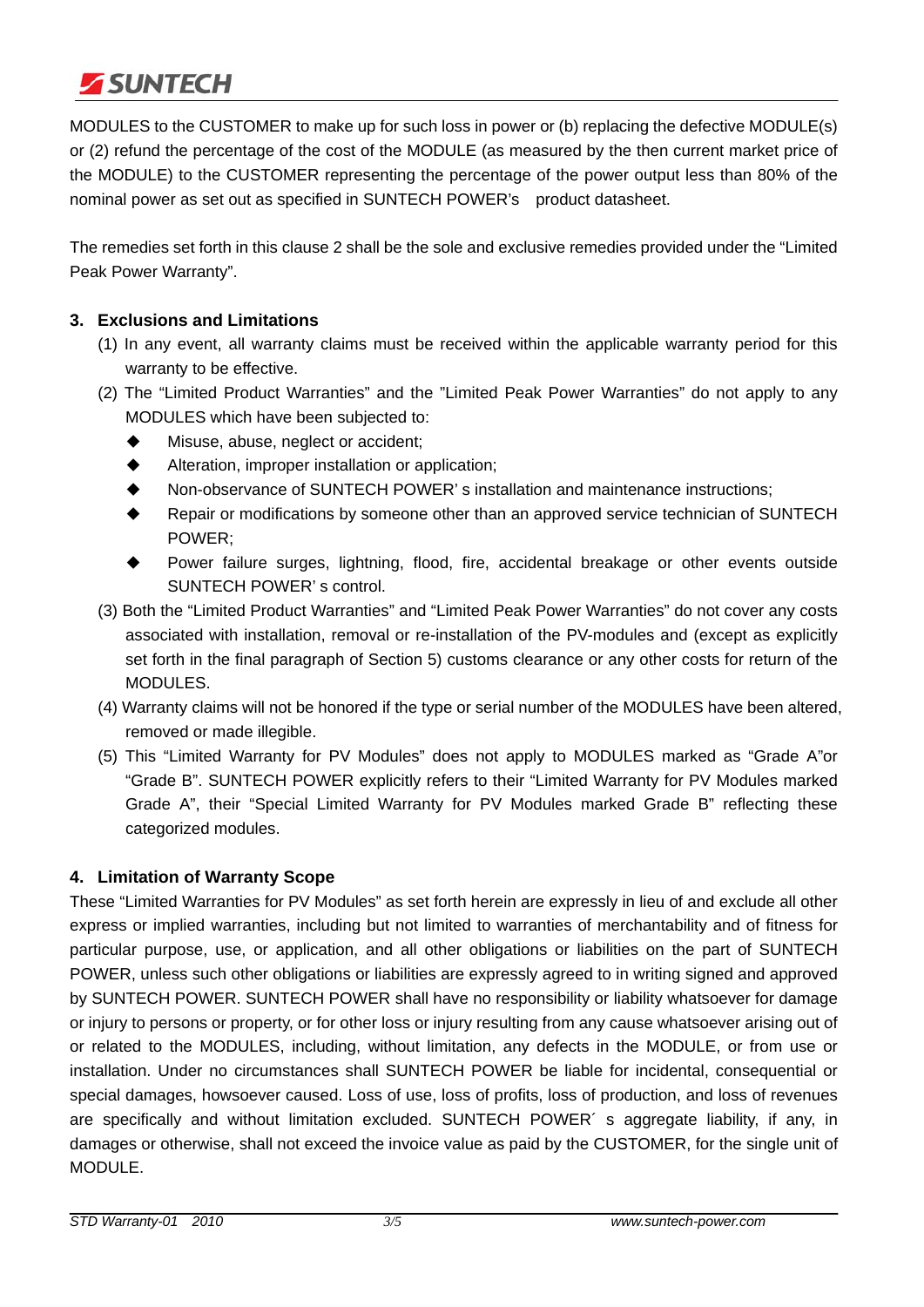

## **5. Obtaining Warranty Performance**

If the CUSTOMER has a justified claim covered by this "Limited Warranties for PV Modules", an immediate notification directly to SUNTECH POWER shall be filed by mailing a registered letter in writing to the address of SUNTECH POWER listed hereunder, or, sending an email letter to the email account of SUNTECH POWER listed hereunder. Together with the notification, the CUSTOMER should enclose the evidence of the claim with the corresponding serial number of the MODULE(s) and the date on which the MODULES have been purchased. A invoice with clear indication of the purchase date, purchase price, module type, stamp or signature of Suntech or its distributors should also be submitted as part of the evidence.

The return of any PV-modules will not be accepted unless prior written authorization has been given by SUNTECH POWER. In connection with both the "Limited Product Warranties" and "Limited Peak Power Warranties", SUNTECH POWER shall reimburse CUSTOMER for reasonable, customary and documented transportation charges by sea freight for both the return of the MODULES and reshipment of any repaired or replaced MODULES, only if this cost is authorized by SUNTECH POWER customer service department.

## **6. Severability**

If a part, provision or clause of this "Limited Warranty for PV Modules", or the application thereof to any person or circumstance, is held invalid, void or unenforceable, such holding shall not affect and shall leave all other parts, provisions, clauses or applications of this "Limited Warranty for PV Modules", and to this end such other parts, provisions, clauses or applications of this "Limited Warranty for PV Modules" shall be treated as severable.

### **7. Disputes**

In case of any discrepancy in a warranty-claim, a first-class international test-institute such as Fraunhofer ISE in Freiburg/ Germany, TÜV Rheinland in Cologne/ Germany or ASU Arizona State University shall be involved to judge the claim finally. All fees and expenses shall be born by the losing party, unless otherwise awarded. The final explanation right shall be borne by SUNTECH POWER.

YOU MAY HAVE SPECIFIC LEGAL RIGHTS OUTSIDE THIS WARRANTY, AND YOU MAY ALSO HAVE OTHER RIGHTS THAT VARY FROM STATE TO STATE. THIS LIMITED WARRANTY DOES NOT AFFECT ANY ADDITIONAL RIGHTS YOU HAVE UNDER LAWS IN YOUR JURISDICTION GOVERNING THE SALE OF CONSUMER GOODS, INCLUDING, WITHOUT LIMITATION, NATIONAL LAWS IMPLEMENTING EC DIRECTIVE 99/44. SOME STATES DO NOT ALLOW THE EXCLUSION OR LIMITATION OF INCIDENTAL OR CONSEQUENTIAL DAMAGES, SO THE LIMITATIONS OR EXCLUSIONS IN THIS LIMITED WARRANTY STATEMENT MAY NOT APPLY TO YOU.

### **8. Various**

The repair or replacement of the MODULES or the supply of additional MODULES, does not cause the beginning of new warranty terms, nor shall the original terms of this "Limited Warranty for PV-Modules" be extended. Any replaced MODULES shall become the property of SUNTECH POWER made for their